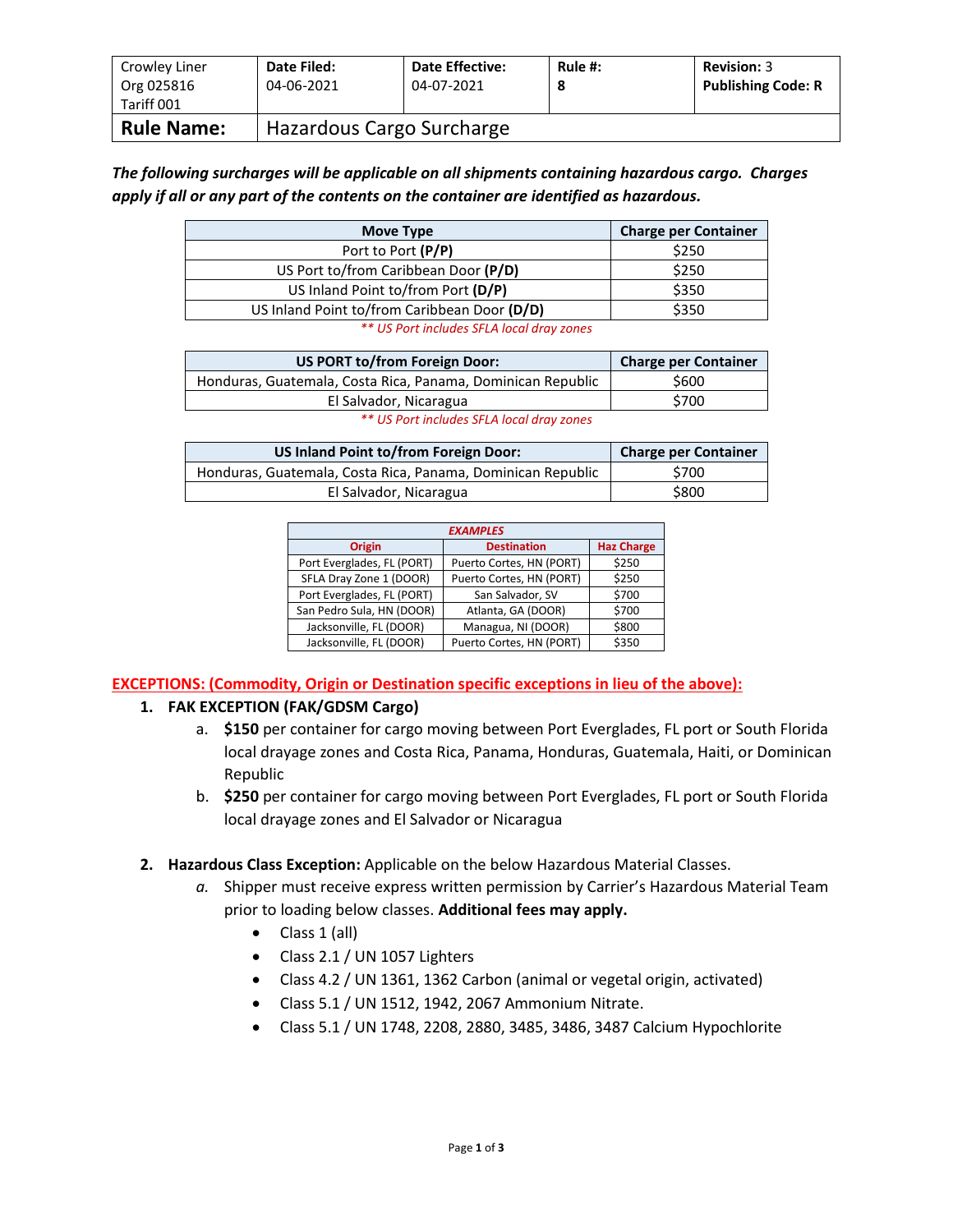| Crowley Liner<br>Org 025816<br>Tariff 001 | Date Filed:<br>04-06-2021 | <b>Date Effective:</b><br>04-07-2021 | Rule #:<br>8 | <b>Revision: 3</b><br><b>Publishing Code: R</b> |
|-------------------------------------------|---------------------------|--------------------------------------|--------------|-------------------------------------------------|
| <b>Rule Name:</b>                         | Hazardous Cargo Surcharge |                                      |              |                                                 |

*Hazardous fee does not apply on vehicle units loaded in containers. Shipper must certify conformance with 49 CFR 176.905 as condition of acceptance.*

**LABELS AND PLACARDS:** It will be the shipper's responsibility to see that shipments are clearly marked with the required labels and placards. When shipments requiring placards under U.S. Coast Guard regulations are received un-placarded, the Carrier will furnish and placard the shipment at a charge of \$125.00 per trailer/container.

**HAZARDOUS CARGO** is considered to be any substance or material which has been identified and designated in accordance with the governing international and national standards as being capable of posing an unreasonable risk to health, safety, property, and the environment.

**GOVERNING REGULATORY PROVISION:** Throughout this rate tariffs the transportation of Hazardous Cargo shall be in accordance with all provisions of the International Maritime Dangerous Goods Code (IMDG) as issued by the International Maritime Organization (IMO), and, as applicable, with national regulation as found in the USA Code of Federal Regulations Title 49 (49 CFR), Subtitle B, Chapter 1, Subchapter C Parts 171-180, and the Canadian Transport of Dangerous Goods (TDG) regulations.

**GOVERNING TRANSPORT PROVISION:** Hazardous Cargo will be accepted for transportation from the consignor only after prior booking arrangements have been made with and accepted by the Carrier.

The Carrier reserves the right to accept, restrict, limit or refuse to transport any Dangerous Cargo which in the Carrier's judgment is objectionable; presents an unreasonable risk to health, safety, property, and the environment; imposes undue liabilities; or is prohibited or restricted by government or regulatory authorities or by the Carrier's designated intermodal transporters.

When offering Hazardous Cargo for transport, the consignor must be knowledgeable of the applicable regulatory requirements and ensure compliance with those requirements.

These requirements include but are not limited to those provisions on identification classification, documentation, packaging, marking, labeling, placarding, stowage within the container, and emergency response information.

All Hazardous Cargo documentation (i.e. shipping papers including Hazardous Cargo Declaration, Container Packing Certificate) required of the consignor in accordance with the IMDG and the applicable national regulations, must be provided to the Carrier at least 24 hours prior to the cargo being offered for transport to the Carrier or its designated intermodal transporters.

As required under the international and national governing provisions, the consignor must provide emergency response information including emergency contact parties and telephone numbers. In the